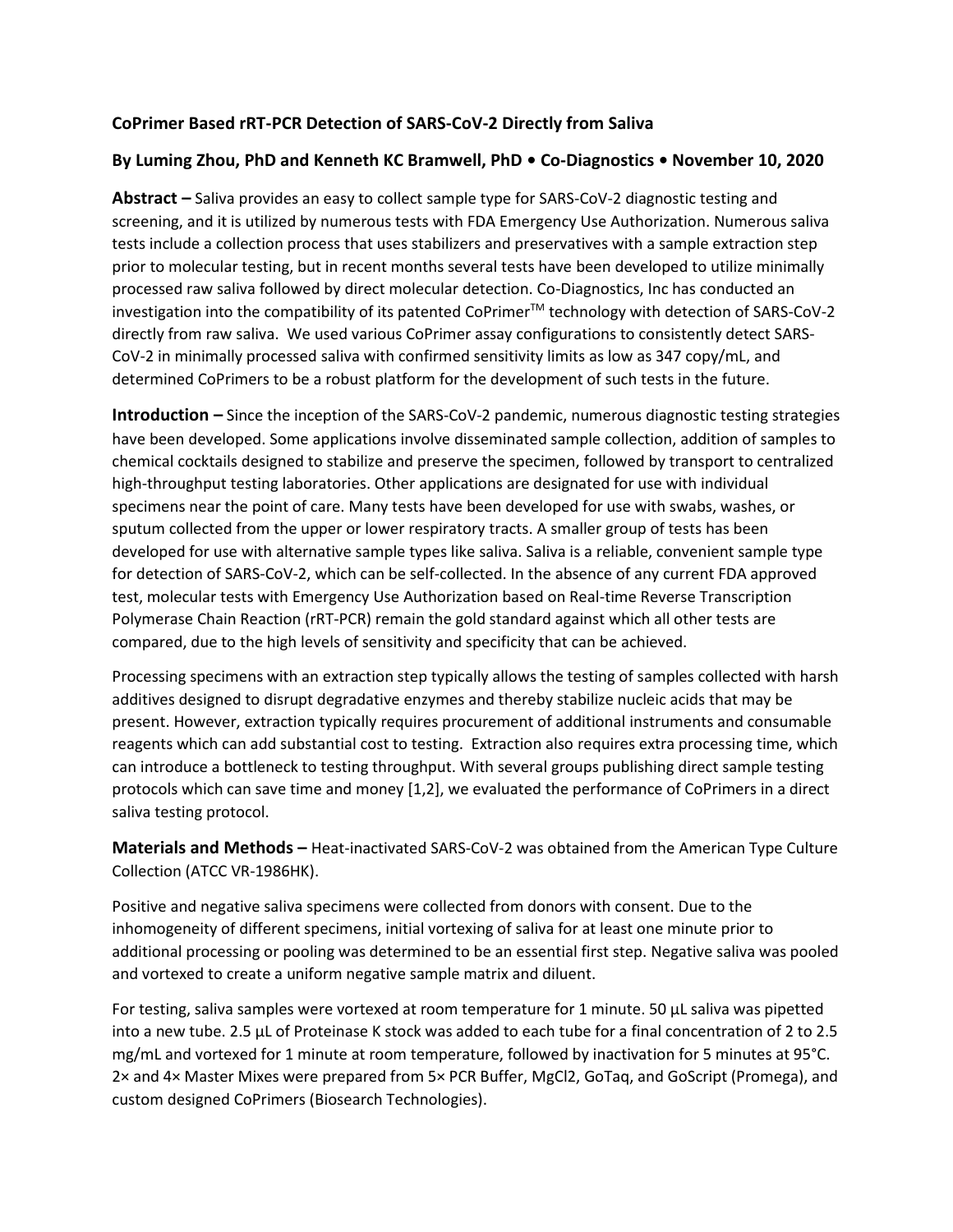RT-PCR reactions were performed in 96-well plates on a CFX96 instrument. (Bio-Rad) with the following cycling conditions: 45°C for 15 min (reverse transcription), 95°C for 2 min (activation), 45 cycles of 95°C for 3 sec (denaturation) and 55°C for 32 sec (anneal/extension).

For experiments using a 2× Master Mix, saliva was added at a 1:1 ratio into the final reaction volume. For experiments using a 4× Master Mix, saliva was added at a 3:1 ratio into the final reaction volume.

Replicates (4 or 20) for each experiment were prepared, processed, and tested as individual samples.

**Results –** Without harsh transport media additives, the natural enzymes present in raw saliva immediately begin to degrade any bare nucleic acids introduced into the sample. Although intact virus particles are protected from these natural defenses, when we spiked a mixture of synthetic RNA and DNA into raw saliva, the RNA signal was quickly degraded. To establish a minimal processing protocol, raw saliva specimens were treated in several different stepwise combinations with Proteinase K (ProK) plus vortexing, 95°C incubation, and a synthetic RNA/DNA Positive Control (PC) spike, as depicted in Table 1.

| Condition    | Step 1        | Step 2               | Step 3               | <b>RNA</b><br>Detected | <b>DNA</b><br><b>Detected</b> |
|--------------|---------------|----------------------|----------------------|------------------------|-------------------------------|
| $\mathbf{1}$ | $+ PC$        | ProK + Vortex        | $95^{\circ}$ C 5 min |                        | $\pm$                         |
| 2            | ProK + Vortex | $+ PC$               | $95^{\circ}$ C 5 min | $\pm$                  | $\ddot{}$                     |
| 3            | ProK + Vortex | $95^{\circ}$ C 5 min | $+ PC$               | $\ddot{}$              | $\ddot{}$                     |
| 4            | +PC           | $95^{\circ}$ C 5 min | ProK + Vortex        |                        |                               |

When synthetic PC material was spiked into the raw saliva prior to ProK treatment (Condition 1), RNA was not detectable. Treating saliva with ProK prior to PC addition restored the RNA signal (Conditions 2 and 3), regardless of whether the 95°C heat inactivation step preceded or followed that PC addition. Addition of ProK after 95°C heat inactivation led to loss of both RNA and DNA signals (Condition 4), presumably due to degradation of essential RT-PCR enzymes.

To assess the analytical sensitivity of CoPrimer detection of SARS-CoV-2, we used heat-inactivated SARS-Cov-2 reference material. This material has been rendered non-infectious by heat inactivation and is not therefore expected to contain uniformly intact viral particles, so it was spiked after ProK treatment and inactivation of pooled negative raw saliva. The lower limit of detection (LOD) was estimated with tenfold and twofold dilutions in quadruplicate reactions (data not shown). An initial LOD<sub>95</sub> confirmation level of 15.6 copies per reaction was selected for further confirmation testing. CoPrimers were prepared with either a 2× or 4× Master Mix (MM), combined directly with contrived specimen at the appropriate ratio, and tested with final reaction volumes of 10, 20, or 30 µL. In all cases, 20/20 replicates were detected, as shown in Table 2.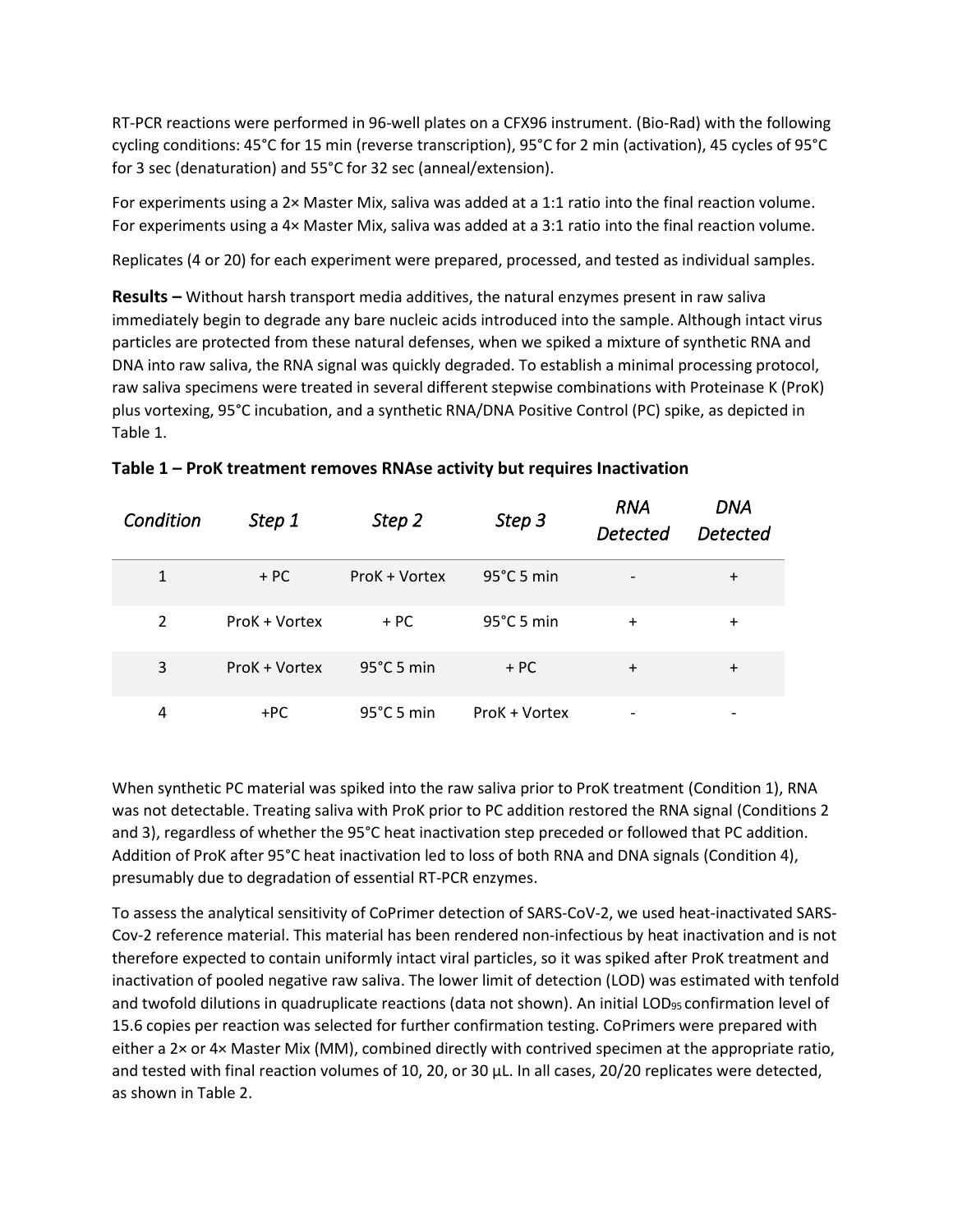| <b>MM</b> Type | Reaction<br>Volume (µL) | <b>Detected</b> | Avg. Cq | <b>LOD</b><br>(copy/mL) |
|----------------|-------------------------|-----------------|---------|-------------------------|
| 2x             | 10                      | 20/20           | 37.88   | 3120                    |
| 2x             | 20                      | 20/20           | 37.27   | 1560                    |
| 2x             | 30                      | 20/20           | 37.25   | 1040                    |
| $4\times$      | 10                      | 20/20           | 37.83   | 2080                    |
| 4x             | 20                      | 20/20           | 38.19   | 1040                    |
| $4\times$      | 30                      | 20/20           | 37.83   | 693                     |

**Table 2 – CoPrimer Limit of Detection Confirmation at 15.6 copy/reaction**

Since all replicates were detected, LOD<sub>95</sub> confirmation was attempted after one additional two-fold dilution step. As shown in Table 3, 7.8 copies per reaction produced 18/20 positive replicates in two of six conditions, while the other four conditions detected 19/20 replicates. Negative replicates did not produce a Cq value and were not included in the Average Cq calculations.

| Table 3 – CoPrimer Limit of Detection Confirmation at 7.8 copy/reaction |  |  |  |  |
|-------------------------------------------------------------------------|--|--|--|--|
|-------------------------------------------------------------------------|--|--|--|--|

| <b>MM Type</b> | Reaction<br>Volume (µL) | <b>Detected</b> | Avg. Cq<br>(Detected Only) | LOD<br>(copy/mL) |
|----------------|-------------------------|-----------------|----------------------------|------------------|
| 2x             | 10                      | 18/20           | 38.97                      | 1560             |
| 2x             | 20                      | 19/20           | 38.57                      | 780              |
| 2x             | 30                      | 19/20           | 38.68                      | 520              |
| $4\times$      | 10                      | 19/20           | 38.57                      | 1040             |
| $4\times$      | 20                      | 18/20           | 38.49                      | 520              |
| $4\times$      | 30                      | 19/20           | 39.14                      | 347              |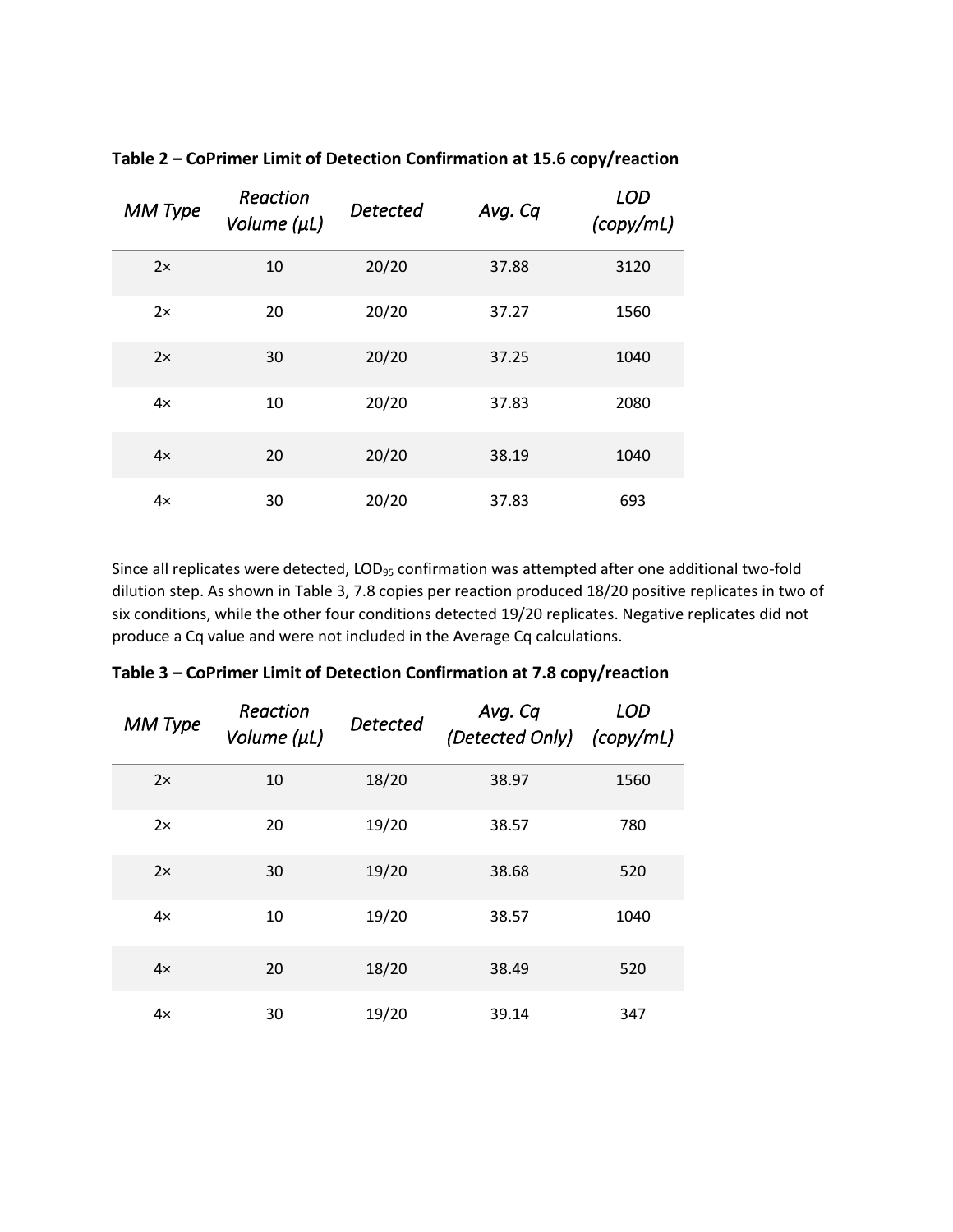This LOD performance compares favorably with that reported for other direct saliva tests (5,000 copy/mL [\[1\]](#page-4-0), 6,000 to 12,000 copy/mL [\[2\]](#page-4-1)). Given the accurate and sensitive performance of CoPrimers with viral reference material in minimally processed saliva, a positive donor specimen was then evaluated.

A raw saliva specimen obtained from a donor (#65) went through minimal processing and was tested in quadruplicate with 2× CoPrimer Master Mix in a 10 µL final reaction volume. All four replicates were detected, with an Average Cq value of 34.89. Since our contrived LOD testing gave us confidence that CoPrimers could accurately detect positive samples at later Cq values, this low-positive #65 sample was diluted further for additional testing using pooled negative raw saliva as the diluent. Seven two-fold dilutions were prepared, minimally processed, and tested in quadruplicate reactions under the same conditions. As shown in Table 4, we observed that the original processed specimen and the next five dilutions were detected in 4/4 replicates.

| Sample<br><b>Dilution</b> | Detected | Avg. Cq<br>(Detected Only) |
|---------------------------|----------|----------------------------|
| <b>Neat</b>               | 4/4      | 34.89                      |
| 2x                        | 4/4      | 36.30                      |
| $4\times$                 | 4/4      | 37.30                      |
| 8×                        | 4/4      | 37.53                      |
| 16 <sub>x</sub>           | 4/4      | 38.12                      |
| $32\times$                | 4/4      | 38.14                      |
| $64\times$                | 1/4      | 39.49                      |
| $128\times$               | 0/4      |                            |

# **Table 4 – 2-fold dilutions of Low-Positive Specimen #65**

To determine how robust the detection would be nearer the Limit of Detection, 20 additional replicates were tested at the 8×, 16×, and 32× dilution levels. As shown in Table 5, diluted saliva was consistently detected in approximately the same Cq range observed for samples contrived from reference materials.